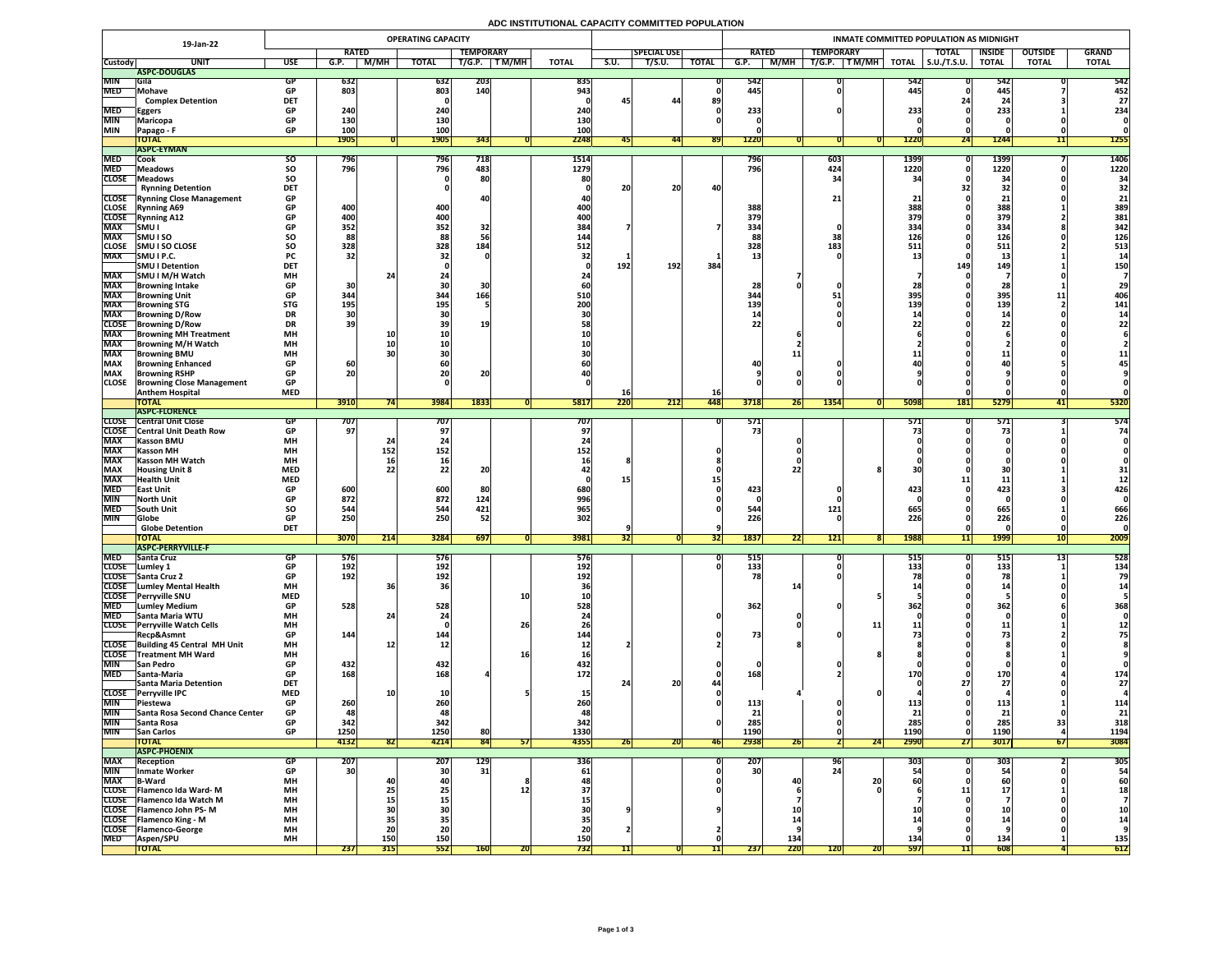## **ADC INSTITUTIONAL CAPACITY COMMITTED POPULATION**

|                            | 19-Jan-22                                                      |                            |                                 |             | <b>OPERATING CAPACITY</b> |             |            |              |                 |                    |              | INMATE COMMITTED POPULATION AS MIDNIGHT |                                |                                  |                     |               |                |              |  |  |  |
|----------------------------|----------------------------------------------------------------|----------------------------|---------------------------------|-------------|---------------------------|-------------|------------|--------------|-----------------|--------------------|--------------|-----------------------------------------|--------------------------------|----------------------------------|---------------------|---------------|----------------|--------------|--|--|--|
|                            |                                                                |                            | <b>RATED</b>                    |             | <b>TEMPORARY</b>          |             |            |              |                 | <b>SPECIAL USE</b> |              | <b>RATED</b>                            | <b>TEMPORARY</b>               |                                  | <b>TOTAL</b>        | <b>INSIDE</b> | <b>OUTSIDE</b> | <b>GRAND</b> |  |  |  |
| <b>Custody</b>             | <b>UNIT</b>                                                    | <b>USE</b>                 | G.P.                            | M/MH        | <b>TOTAL</b>              | T/G.P.      | T M/MH     | <b>TOTAL</b> | S.U.            | T/S.U.             | <b>TOTAL</b> | M/MH<br>G.P.                            | $\top$ T M/MH $\top$<br>T/G.P. | <b>TOTAL</b>                     | $\vert$ S.U./T.S.U. | <b>TOTAL</b>  | <b>TOTAL</b>   | <b>TOTAL</b> |  |  |  |
| <b>CLOSE Morey</b>         | <b>ASPC-LEWIS</b>                                              | GP/PC                      | 800                             |             | 800                       |             |            | 800          | 10 <sub>1</sub> |                    | 16           | 449                                     |                                | <b>4491</b>                      |                     | 449           |                | 450          |  |  |  |
|                            | <b>Morey Detention</b>                                         | <b>DET</b>                 |                                 |             |                           |             |            |              | 80              |                    | 80           |                                         |                                |                                  |                     | 82            |                | 84           |  |  |  |
| <b>CLOSE</b> Rast          |                                                                | <b>PC</b>                  | 404                             |             | 404                       |             |            | 404          |                 |                    |              | 373                                     |                                | 373                              |                     | 373           |                | 378          |  |  |  |
| CLOSE Rast II              |                                                                | rl.                        |                                 |             |                           |             |            |              |                 |                    |              |                                         |                                |                                  |                     |               |                |              |  |  |  |
| <b>CLOSE</b>               | <b>RAST III</b>                                                | ۲Ć.                        |                                 |             | 70                        |             |            |              |                 |                    |              | <b>40</b>                               |                                |                                  |                     |               |                |              |  |  |  |
| <b>MAX</b>                 | <b>Rast PC</b>                                                 | <b>PC</b>                  | 320                             |             | 320                       |             |            | 320          |                 |                    |              | 285                                     |                                | 285                              |                     | 285           |                | 294          |  |  |  |
|                            | CLOSE Rast Close Mgt.<br><b>Lewis Medical</b>                  | <b>PC</b><br><b>MED</b>    |                                 |             |                           |             |            |              |                 |                    | <b>17</b>    |                                         |                                |                                  |                     |               |                | 11           |  |  |  |
| <b>MED</b>                 | <b>Stiner</b> I                                                | <b>GP</b>                  | 378                             |             | 378                       | 197         |            | 575          |                 |                    |              | 378                                     |                                | 384                              |                     | 384           |                | 388          |  |  |  |
| <b>MED</b>                 | Stiner II                                                      | <b>GP</b>                  | 400                             |             | 400                       | 208         |            | 608          |                 |                    |              | 400                                     | 114                            | 514                              |                     | 514           |                | 523          |  |  |  |
|                            | <b>Stiner Detention</b>                                        | <b>DET</b>                 |                                 |             |                           |             |            |              | 70              |                    | 70           |                                         |                                |                                  |                     |               |                | 72           |  |  |  |
| <b>MIN</b>                 | <b>Bachman PC</b>                                              |                            | 300                             |             | 300                       | 76          |            | 376          |                 |                    |              | 276                                     |                                | 276                              |                     | 276           |                | 278          |  |  |  |
|                            | MED Bachman GP                                                 | <b>GP</b>                  | 300 <sub>l</sub><br><b>PODE</b> |             | 300                       |             |            | 376          |                 |                    |              | 207<br>LJ I                             |                                | <b>2071</b><br><i><b>LJI</b></i> |                     | 207<br>LJ I   |                | 297          |  |  |  |
| <b>MED</b>                 | <b>Stiner Transitory</b>                                       | <b>TRANS</b><br><b>DET</b> | 22                              |             | 22                        | ᆂᆂ          |            |              |                 |                    |              |                                         |                                |                                  |                     |               |                |              |  |  |  |
|                            | <b>Bachman Detention</b><br><b>CLOSE</b> Buckley PC            |                            | 750 <sub>1</sub>                |             | 750                       |             |            | 750          | 8ľ<br><b>16</b> |                    | 80           | 612                                     |                                | 612                              |                     | 612           |                | 618          |  |  |  |
|                            | <b>CLOSE</b> Buckley PC II                                     |                            |                                 |             | 50                        |             |            |              |                 |                    |              |                                         |                                |                                  |                     |               |                |              |  |  |  |
| <b>MED</b>                 | <b>Barchey PC I</b>                                            |                            | 370                             |             | 370                       | 150         |            | 520          |                 |                    |              | 370                                     |                                | 401                              |                     | 401           |                | 404          |  |  |  |
| <b>MED</b>                 | <b>Barchey PC II</b>                                           |                            | 370                             |             | 370                       | 120         |            | 490          |                 |                    |              | 358                                     |                                | 358                              |                     | 358           |                | 360          |  |  |  |
| <b>MED</b>                 | <b>Barchey PC III</b>                                          |                            |                                 |             | 60                        |             |            |              |                 |                    |              |                                         |                                |                                  |                     |               |                | 20           |  |  |  |
| <b>MED</b>                 | <b>Barchey PC Watch Cells</b>                                  | <b>MH</b>                  |                                 |             |                           |             | 20         |              |                 |                    |              |                                         |                                |                                  |                     |               |                |              |  |  |  |
|                            | <b>CLOSE</b> Sunrise Male Minors<br>CLOSE Sunrise Femal Minors | <b>GP</b><br><b>GP</b>     |                                 |             |                           |             |            |              |                 |                    |              |                                         |                                |                                  |                     |               |                |              |  |  |  |
|                            | CLOSE Sunrise Minors CDU/Watch                                 |                            |                                 |             |                           |             |            |              |                 |                    |              |                                         |                                |                                  |                     |               |                |              |  |  |  |
| <b>MIN</b>                 | <b>TEagle Point Second Chance Center</b>                       | <b>GP</b>                  | 300                             |             | 300                       |             |            | 300          |                 |                    |              | 204                                     |                                | 204                              |                     | 204           |                | 205          |  |  |  |
|                            | <b>TOTAL</b>                                                   |                            | 5104                            |             | 5104                      | 850         | ZU         | <b>5974</b>  | 279             |                    | 279          | 4150                                    | <b>151</b>                     | 4314<br>131                      | 239                 | 4553          |                | 4603         |  |  |  |
|                            | <b>ASPC-SAFFORD</b>                                            |                            |                                 |             |                           |             |            |              |                 |                    |              |                                         |                                |                                  |                     |               |                |              |  |  |  |
| <b>MIN</b>                 | <b>Fort Grant</b>                                              | GP                         | 588                             |             | 588                       | <b>160</b>  |            | 748I         |                 |                    |              | 333                                     |                                | <b>3331</b>                      |                     | 333           |                | 333          |  |  |  |
|                            | <b>Miles Detention</b>                                         | <b>DET</b>                 |                                 |             |                           |             |            |              |                 | 24                 |              |                                         |                                |                                  |                     |               |                | 20           |  |  |  |
| <b>MIN</b><br><b>MED</b>   | <b>Sraham</b><br><b>Tonto</b>                                  | <b>GP</b><br><b>PC</b>     | 615<br>250                      |             | 615<br>250                | 160         |            | 711<br>410   |                 |                    |              | 231<br>250                              |                                | 231<br>250                       |                     | 231<br>250    |                | 231<br>251   |  |  |  |
|                            | <b>Tonto Detention</b>                                         | <b>DET</b>                 |                                 |             |                           |             |            |              |                 |                    |              |                                         |                                |                                  |                     |               |                |              |  |  |  |
|                            | <b>TOTAL</b>                                                   |                            | 1453                            |             | 1453                      | 416         |            | 1869         |                 | 24                 |              | 814                                     |                                | 814                              |                     | 832           |                | 835          |  |  |  |
|                            | <b>ASPC-TUCSON</b>                                             |                            |                                 |             |                           |             |            |              |                 |                    |              |                                         |                                |                                  |                     |               |                |              |  |  |  |
|                            | CLOSE Cimarron                                                 | GP                         | 648                             |             | 648                       |             |            | 648          |                 |                    |              | 603                                     |                                | 603                              |                     | 603           |                | 608          |  |  |  |
|                            | <b>Cimarron Detention</b>                                      | <b>DET</b>                 |                                 |             |                           |             |            |              |                 | 48 <sub>1</sub>    | 96           |                                         |                                |                                  | 91                  | 91            |                | 91           |  |  |  |
|                            | <b>CLOSE</b> Rincon MH Watch<br><b>CLOSE</b> Rincon Medical    | <b>MH</b><br><b>MED</b>    |                                 |             | 79                        |             |            | 85           |                 |                    |              |                                         | 43                             |                                  |                     |               |                |              |  |  |  |
|                            | CLOSE Rincon S.N.U.                                            | <b>MED</b>                 |                                 |             | <b>16</b>                 |             |            |              |                 |                    |              |                                         |                                |                                  |                     |               |                |              |  |  |  |
|                            | <b>CLOSE</b> Cimarron Transitory                               | <b>TRANS</b>               |                                 |             |                           |             |            |              |                 |                    |              |                                         |                                |                                  |                     |               |                |              |  |  |  |
| <b>CLOSE</b> Rincon        |                                                                | <b>GP</b>                  | 340                             |             | 340                       |             |            | <b>340</b>   |                 |                    |              | 333                                     |                                | 333                              |                     | 333           |                | 333          |  |  |  |
|                            | <b>CLOSE</b> Rincon MH Program                                 | <b>MH</b>                  |                                 | 256         | 256                       |             |            | 256          |                 |                    |              | <b>189</b>                              |                                | 189                              |                     | 189           |                | 189          |  |  |  |
| <b>MAX</b>                 | <b>Rincon MH Program II</b>                                    | <b>MH</b>                  |                                 | 149         | 149                       |             |            | 152          |                 |                    |              |                                         | 91                             |                                  |                     |               |                | 95           |  |  |  |
| <b>MAX</b>                 | <b>Rincon MH Watch II</b>                                      | <b>MH</b>                  |                                 |             |                           |             | 20         |              |                 |                    |              |                                         |                                |                                  |                     |               |                |              |  |  |  |
| <b>MED</b><br><b>MED</b>   | <b>Santa Rita</b><br>Manzanita S.N.U.                          | <b>GP</b><br><b>MED</b>    | 768                             |             | 768<br>25                 |             | <b>20</b>  | 768          |                 |                    |              | 710                                     |                                | 710                              |                     | 710<br>-42.   |                | 717          |  |  |  |
| <b>MED</b>                 | Manzanita                                                      | <b>GP</b>                  | 179                             |             | 179                       | 107         |            | 286          |                 |                    |              | <b>179</b>                              |                                | 216                              | <b>NA</b>           | 216           |                | 217          |  |  |  |
|                            | MED Manzanita Second Chance Center                             | <b>GP</b>                  | 481                             |             | 48                        |             |            |              |                 |                    |              | <b>28</b>                               |                                |                                  | <b>NA</b>           | 28            |                | <b>28</b>    |  |  |  |
| <b>MED</b>                 | <b>Manzanita Watch Cells</b>                                   | <b>MH</b>                  |                                 |             |                           |             |            |              |                 |                    |              |                                         |                                |                                  |                     |               |                |              |  |  |  |
| <b>MED</b>                 | Manzanita Residential                                          | <b>MED</b>                 |                                 |             | 58                        |             |            |              |                 |                    |              |                                         |                                |                                  |                     |               |                | 57           |  |  |  |
|                            | <b>Manzanita Detention</b>                                     | <b>DET</b>                 |                                 |             |                           |             |            |              | 12              | 11                 | 23           |                                         |                                |                                  |                     |               |                |              |  |  |  |
| <b>MED</b>                 | Winchester                                                     | <b>GP</b><br><b>DET</b>    | 400                             |             | 400                       | 336         |            | 736          |                 |                    |              | 400                                     | 272                            | 672                              |                     | 672           |                | 679          |  |  |  |
|                            | <b>Winchester Detention</b><br><b>Complex Detention</b>        | <b>DET</b>                 |                                 |             |                           |             |            |              | 40              | <b>12</b><br>40    | 24<br>80     |                                         |                                |                                  |                     |               |                | 69           |  |  |  |
| <b>MIN</b>                 | Catalina                                                       | <b>GP</b>                  | 360                             |             | 360                       |             |            | 360          |                 |                    |              | 355                                     |                                | 355                              |                     | 355           |                | 356          |  |  |  |
| <b>MIN</b>                 | Whetstone                                                      | <b>GP</b>                  | 1250                            |             | 1250                      |             |            | 1250         |                 |                    |              | 978                                     |                                | 978                              |                     | 978           |                | 978          |  |  |  |
|                            | <b>TOTAL</b>                                                   |                            | 3993                            | 607         | 4600                      | 467         | 47         | <b>5116</b>  | 178             | 111                | 289          | 3586<br><b>420</b>                      | 311                            | 4334<br>17 <sup>1</sup>          | 236                 | 4570          | JZI            | 4602         |  |  |  |
|                            | <b>ASPC-WINSLOW</b>                                            |                            |                                 |             |                           |             |            |              |                 |                    |              |                                         |                                |                                  |                     |               |                |              |  |  |  |
| <b>MIN</b>                 | <b>Coronado</b>                                                | GP                         | 492                             |             | 492                       | <b>136</b>  |            | 628          |                 |                    |              | <b>127</b>                              |                                | 127                              |                     | 127           |                | <b>127</b>   |  |  |  |
| CLOSE Kaibab               | <b>Complex Detention</b>                                       | GP<br><b>DET</b>           | 800                             |             | 800                       |             |            | 800          | 20              |                    | 39           | 671                                     |                                | 671                              |                     | 671           |                | 676          |  |  |  |
| <b>MIN</b>                 | <b>Apache</b>                                                  | <b>GP</b>                  | 334                             |             | 334                       | 80          |            | 414          |                 |                    |              | 334                                     | 15                             | 349                              |                     | 349           |                | 349          |  |  |  |
|                            | <b>Apache Detention</b>                                        | <b>DET</b>                 |                                 |             |                           |             |            |              |                 |                    | <b>12</b>    |                                         |                                |                                  |                     |               |                |              |  |  |  |
|                            | <b>TOTAL</b>                                                   |                            | 1626                            |             | <b>1626</b>               | 216         |            | 1842         | 32              |                    | <b>511</b>   | 1132                                    | 15                             | <b>1147</b>                      |                     | 1166          |                | 1171         |  |  |  |
|                            | <b>ASPC-YUMA</b>                                               |                            |                                 |             |                           |             |            |              |                 |                    |              |                                         |                                |                                  |                     |               |                |              |  |  |  |
| <b>MED</b>                 | Cheyenne                                                       | <b>GP</b>                  | 800                             |             | 800                       | 324         |            | 1124         |                 |                    |              | 725                                     |                                | <b>7251</b>                      |                     | 725           | TO             | 743          |  |  |  |
|                            | <b>Cheyenne Detention</b>                                      | <b>DET</b>                 |                                 |             |                           |             |            |              | 40              | 39                 | 79           |                                         |                                |                                  | 58                  | 58            |                | 62           |  |  |  |
| <b>MIN</b><br><b>CLOSE</b> | Cocopah<br>Dakota Y13                                          | <b>GP</b>                  | 250<br>800                      |             | 250<br>800                | <b>80</b>   |            | 330<br>800   | <b>16</b>       |                    | <b>16</b>    | 374                                     |                                | 374                              |                     | 374           |                | 382          |  |  |  |
|                            | <b>Dakota Detention</b>                                        | <b>GP</b><br><b>DET</b>    |                                 |             |                           |             |            |              | 80              |                    | 80           |                                         |                                |                                  |                     |               |                | 76           |  |  |  |
| <b>MED</b>                 | Cibola                                                         | <b>GP</b>                  | 1250                            |             | 1250                      | <b>16</b>   |            | 1266         |                 |                    |              | 843                                     |                                | 843                              |                     | 843           | <b>12</b>      | 855          |  |  |  |
| <b>MIN</b>                 | La Paz                                                         | <b>GP</b>                  | 1250                            |             | 1250                      |             |            | 1250         |                 |                    |              | 714                                     |                                | 714                              |                     | 714           |                | 716          |  |  |  |
|                            | <b>TOTAL</b>                                                   |                            | 4350                            |             | 4350                      | <b>420</b>  |            | 4770         | <b>136</b>      | <b>39</b>          | <b>175</b>   | 2656                                    |                                | 2656                             | <b>132</b>          | 2788          | 46             | 2834         |  |  |  |
|                            | <b>TOTAL IN-STATE</b>                                          |                            | 29780                           | <b>1292</b> | <b>31072</b>              | <b>5486</b> | <b>146</b> | <b>36704</b> | <b>1006</b>     | <mark>469 </mark>  | <b>1475</b>  | 22288<br>714                            | 2074                           | <b>25158</b><br><b>82</b>        | 898                 | 26056         | <b>269</b>     | 26325        |  |  |  |